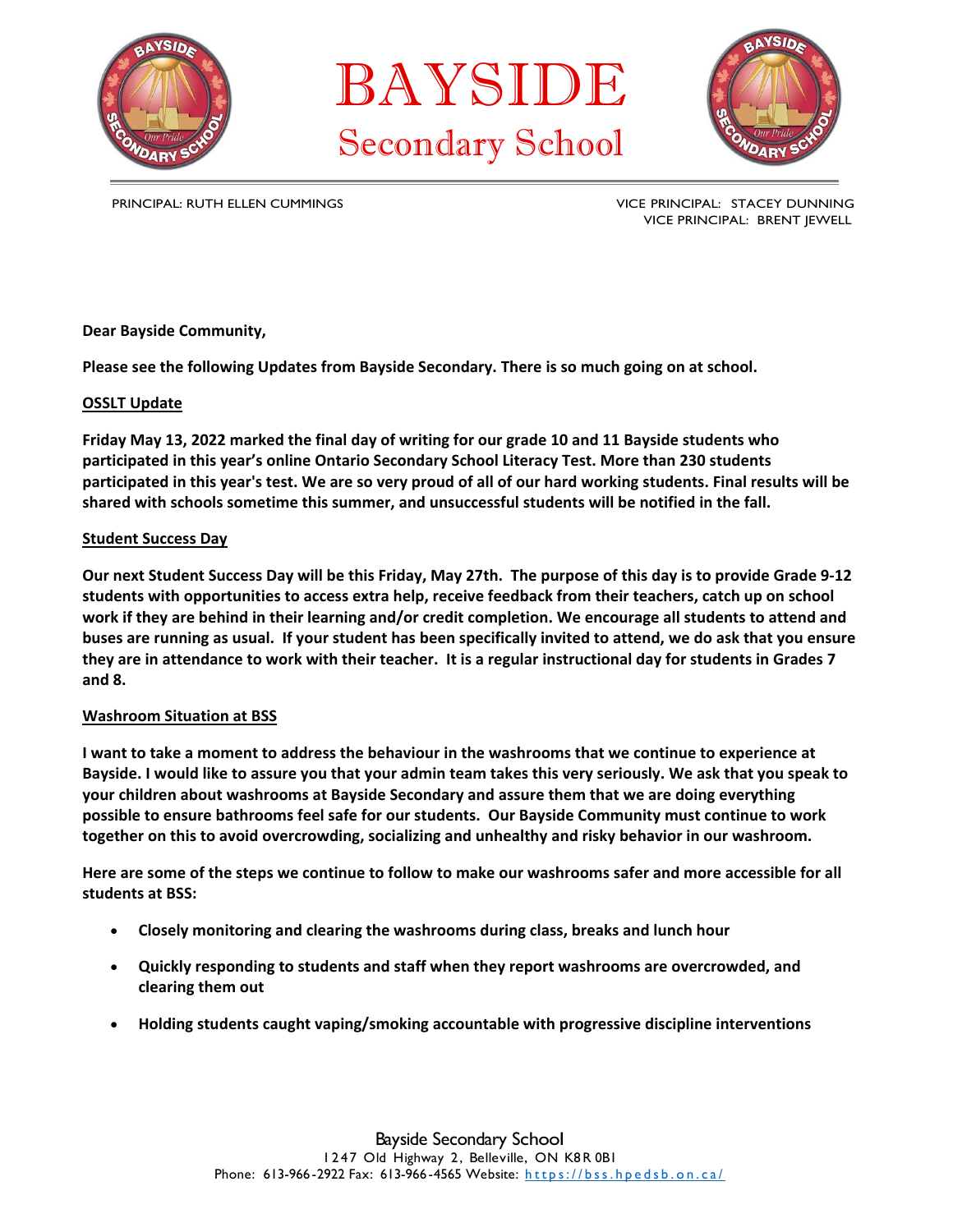**Working closely with our local Health Unit to promote and launch the Quash Initiative ‐ A cessation program to help and support teens to quit vaping. The QUASH app is developed specifically for youth trying to quit vaping**



- o **Also, here is an excellent resource to share with your child: https://www.notanexperiment.ca/**
- **We are working closely with Chelsea Robinson, our School Health Nurse, to visit with students during lunchtime to express concern and get a sense of why vaping is such a social behaviour among teens. Chelsea also shared information about the Quash initiative and used the opportunity to educate students about the dangers of vaping. Beginning in June Chelse will be available each Monday for 1:1 Vaping Cessation programming.**
- **Working with our local tobacco enforcement officer to inquire about fines for students found smoking/ vaping on school property**

# **The Bayside Quarry**

 $\bullet$ 

**Our school is lucky enough to have an extensive greenspace adjacent to our school. Please note that this is school property and is not available to the public during school hours as we use it exclusively for curriculum programming. We would also like to advise all families that the Quarry is considered an adventurous outdoor greenspace and students are not allowed to access the quarry during school hours unless they are accompanied by their teacher. It is strictly off limits during lunch time. Please review this expectation with your child.**

# **School Council**

**Our next school Council meeting is this Thursday, May 26 from 5:30 ‐ 6:30 and will be held in‐person in Learning Commons. All are welcome to attend. Please rsvp to Sheryl Farrar at farrarsheryl@gmail.com if you are interested in attending** 

# **Prom**

**The Bayside Prom will be held this year at Occasions By The Bay on June 17. Doors will open @ 5pm, dinner at 6pm, dance to follow. Tickets will be on sale from May 24‐May 27. Tickets are \$95 and can be purchased from school cash online.** 

# **Grade 8 Graduation**

**Our Grade 8 Graduation will take place on June 28th in our Gymnasium. We ask that graduates arrive by 6pm, with the ceremony scheduled to start at 6:30pm. This will be a wonderful opportunity to come together and celebrate all the accomplishments and cherished memories from this past academic year.**